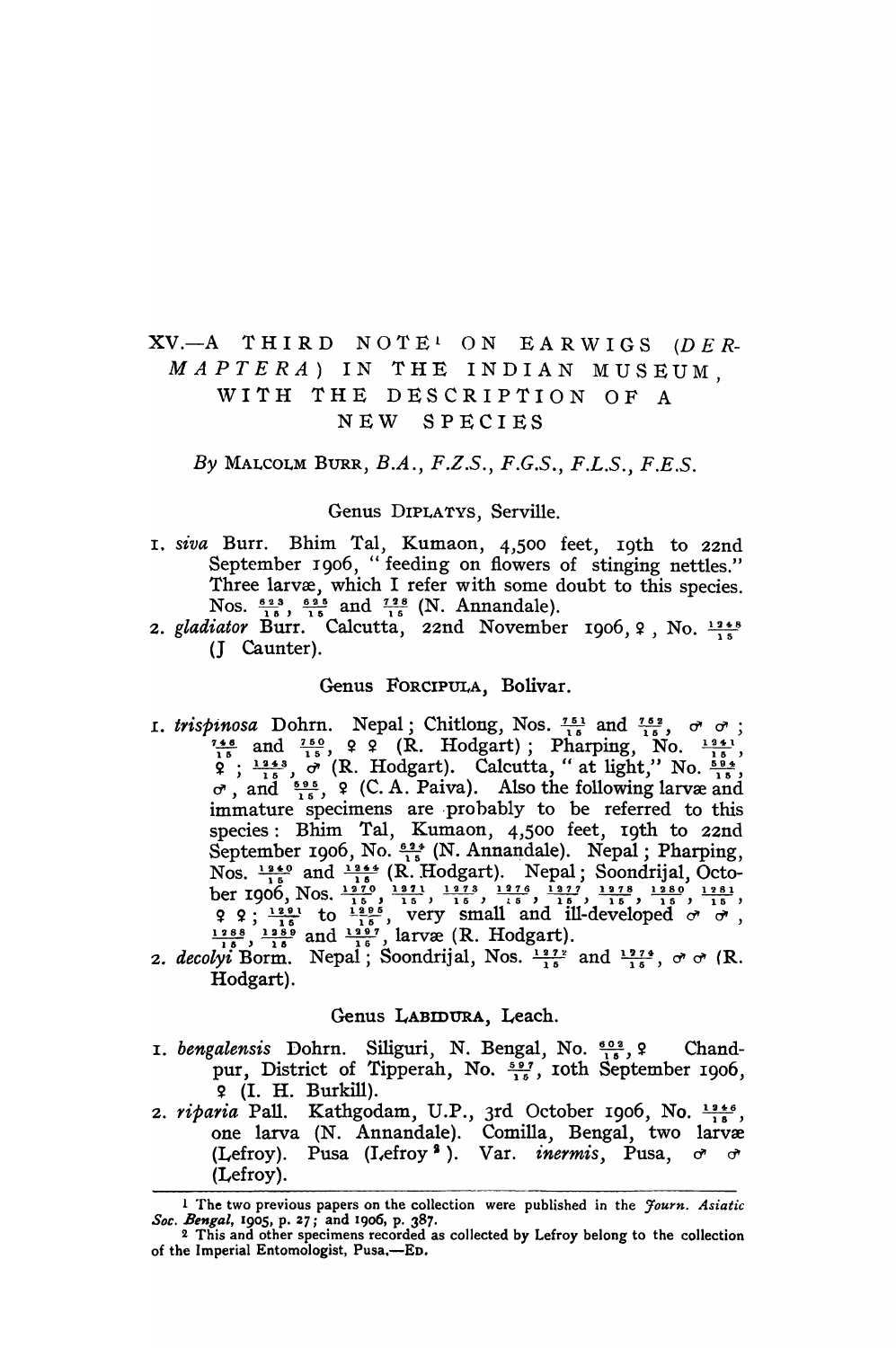*3. nepalensis* sp. n.

Parva, gracilis; pronotum angustum, longius quam latus, postice rotundatum; elytra granulosa, carina exteriori distincta, acuta; alæ longæ; pedes testacei, fusco-annulati; abdomen cylindricum, læve; segmentum ultimum  $\sigma$  rectangulare; pygidium  $\sigma$  ? haud perspicuum; forcipis bracchia  $\sigma$  basi triquetra, margine interno per tertiam partem longitudinis fortiter laminato-dilatato, hac parte dente terminata; dehinc valde attenuata, gracilia, inermia. incurva.

| $7.5 - 9.75$ mm. | $8.5$ —II mm.<br>$1.75 - 2$ |
|------------------|-----------------------------|
|                  |                             |

STATURE small and slender.

COLOUR dull black; last dorsal segment and forceps reddish black; antennæ greyish; feet testaceous, femora and tibiæ banded with blackish.

ANTENN $#$  typical of genus; 21 segments.

HEAD smooth and convex; sutures obsolete.

PRONOTUM somewhat longer than broad, anterior border straight, posterior border rounded; prozona somewhat tumid; metazona flattened.

ELYTRA long, truncate, granulated, carina sharp and well defined; dull black.

WINGS long, same texture as elytra.

FEET slender, typical.

STERNUM brown, typical.

ABDOMEN dull chocolate black, with a pale sparse pubescence, which is denser and longer in the  $\frac{1}{2}$ ; apparently smooth, exceedingly finely punctulated; no lateral tubercles.

VENTER dark brown, smooth, with fine yellowish pubescence.

PENULTIMATE VENTRAL SEGMENT  $\sigma$  obtusangular, truncate apically; 9 rounded.

LAST VENTRAL SEGMENT almost hidden in both sexes, only the exterior angles visible.

LAST DORSAL SEGMENT:  $\sigma$  rectangular, reddish black, with a longitudinal median sulcus, and a blunt tubercle on each side at posterior border; 9, attenuate, with median depression.

PYGIDIUM  $\sigma$  ? not apparent.

FORCEPS with the branches of the  $\sigma$  triquetre and stout at the base; inner margin depressed into a sharp flattened plate along one-third of its length; this part terminated with a small sharp tooth; the edges contiguous; then strongly attenuate, unarmed, gently incurved; on the underside each branch is deeply furrowed. In the 9, simple, straight, conical.

HAB. Nepal; Soondrijal,  $\frac{1283-86.98.98.99}{15}$ , 3  $\sigma$   $\sigma$ , 6  $9$   $9$ ; Pharping,  $\frac{1245}{15}$ ,  $\sigma$  (Indian Museum, R. Hodgart).

Falls into the group of *L. lividipes* and *L. tenuicornis*, characterised by small size and slender build; this is a species at once distinguished by the dilated forceps, recalling typical *Forficula.*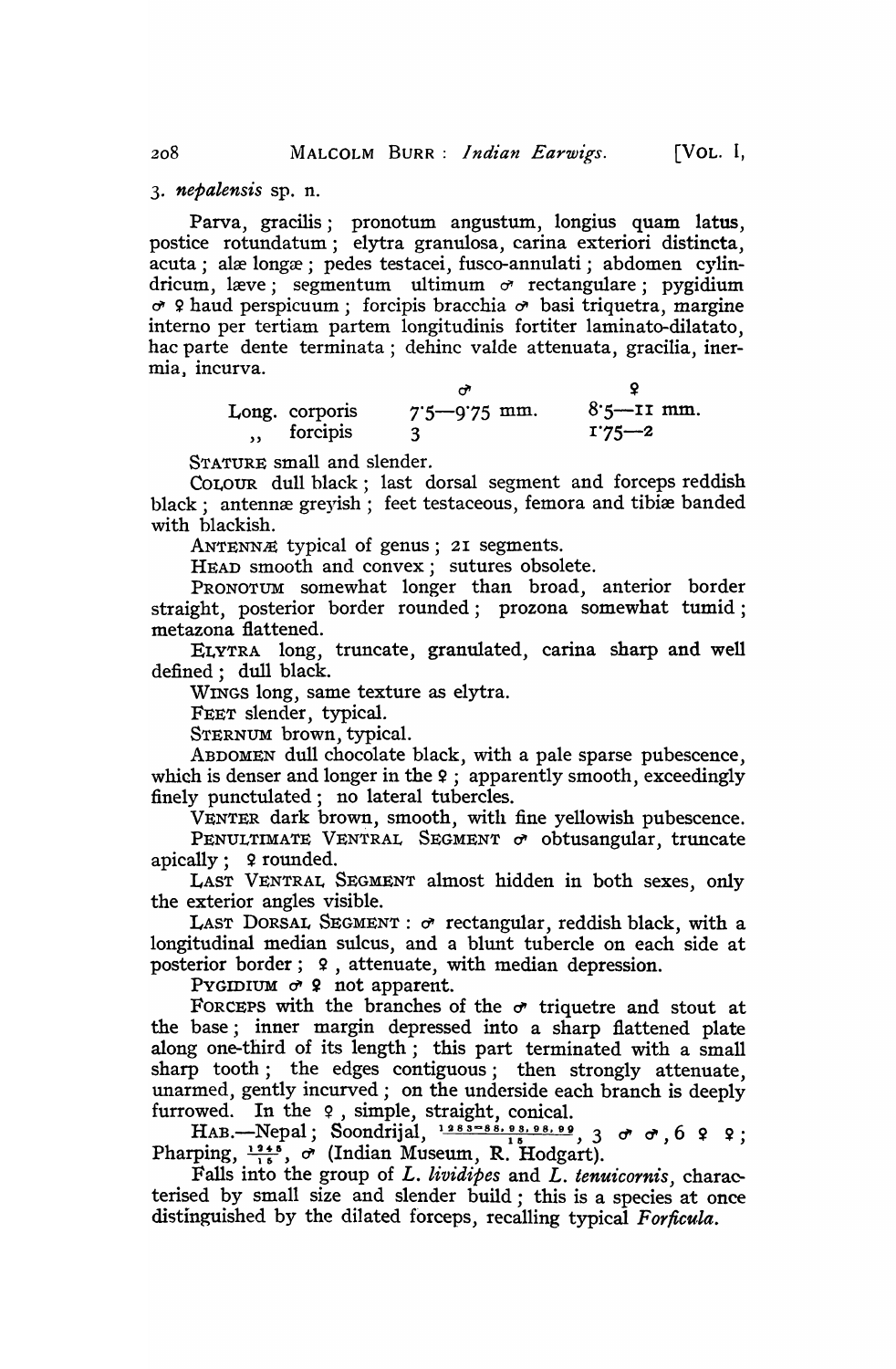4. *lividipes* Duf. Chakradharpur, Chota Nagpur, No.  $\frac{0.5,2.0}{14}$ , 9, 3rd to 6th March 1906 (N. Annandale). Siliguri, North Bengal, No.  $\frac{600}{15}$ , 9; Calcutta, No.  $\frac{500}{15}$  (C. A. Paiva).

# Genus ANISOLABIS, Fieber.

- I. *annulipes* Luc. Calcutta, 24th August 1906, No.  $\frac{598}{15}$ ,  $\sigma$ (C. A. Paiva). Pusa (Lefroy).
- 2. annandalei. Comilla, E. Bengal, Nos.  $\frac{303}{15}$  and  $\frac{306}{15}$ , 9 9; Dacca, E. Bengal, Nos.  $\frac{354}{15}$  and  $\frac{365}{15}$ , 9 9

These specimens are much redder than the type, which is probably bleached; the head and feet are uniform deep red.

# Genus LABIA, Leach.

I. sp.  $(?)$ .

This is probably a new species; there is a single female from Bhim Tal, Kum'aon, at 4,500 feet, 19th to 22nd September 1906 (N. Annandale).

# Genus CHELISOCHES, Scudder.

- I. *melanocephalus* Dohrn. Pusa (Lefroy)  $\sigma$ ; Barisal, E. Bengal, 9 (Lefroy); M unshiganj, Bengal (Lefroy).
- 2. simulans Stal. Pusa (Lefroy), 9, Calcutta: "at light," 14th November I906 (N. Annandale).

#### Genus ANECHURA, Scudder.

- 1. *feæ* Borm. Nepal; Chitlong, Nos.  $\frac{734}{15}$  to  $\frac{7}{1}$ 4  $\frac{8}{5}$ , 7  $\sigma$   $\sigma$ , 8  $\Omega$   $\Omega$ (R. Hodgart). Naini Tal, Kumaon, 6,400 feet, 1st October 1906, No.  $\frac{60!}{15}$ ,  $\sigma$ ;  $\frac{604}{15}$ , 9. (N. Annandale).
- *2. metallica* Dohrn. Bhim Tal. 4,500 feet, Kumaon, I9th to 22nd September I906, "feeding on flowers of stinging nettles," Nos.  $\frac{61.6}{1.5}$  and  $\frac{629}{1.5}$ , 9 9 (N. Annandale). Nepal; Soondrijal, *lluca* Dohrn. Bhim Tal, 4,500 feet, Kumaon, 19th to 22nd<br>September 1906, "feeding on flowers of stinging nettles,"<br>Nos.  $\frac{61.6}{1.5}$  and  $\frac{62.9}{1.5}$ , 9 9 (N. Annandale). Nepal; Soondrijal,<br>Nos.  $\frac{127.6}{1.5}$ ,  $\sigma$

# Genus ALLODAHLIA, Verhœff.

- I. *coriacea* Borrn. Bhim Tal, 4,500 feet, Kumaon, "feeding on flowers of stinging nettles," 19th to 22nd September 1906,<br>Nos.  $\frac{605}{15}$ ,  $\frac{616}{15}$ ,  $\frac{610}{15}$ ,  $\frac{613}{15}$ ,  $\frac{615}{15}$ ,  $\frac{618}{15}$ ,  $\frac{619}{15}$ ,  $\frac{611}{15}$ ,  $\frac{623}{15}$ ,  $\frac{630}{15}$ ,  $\sigma$   $\sigma$  and  $\varphi$   $\varphi$  (N. Annandale).
- *2. ancylura* Dohrn. Bhim Tal, 4,500 feet, Kumaon, "feeding on flowers of stinging nettles," 19th to 22nd September 1906, No.  $\frac{617}{16}$ ,  $\sigma$  (N. Annandale).

## Genus APTERYGIDA, Westwood.

- I. *bipartita* Kirb. var. *macrolabia.* Mussoorie, United Provinces, (Lefroy).
- *2 arachides* Vers Bombay (Lefroy).

 $1907.$